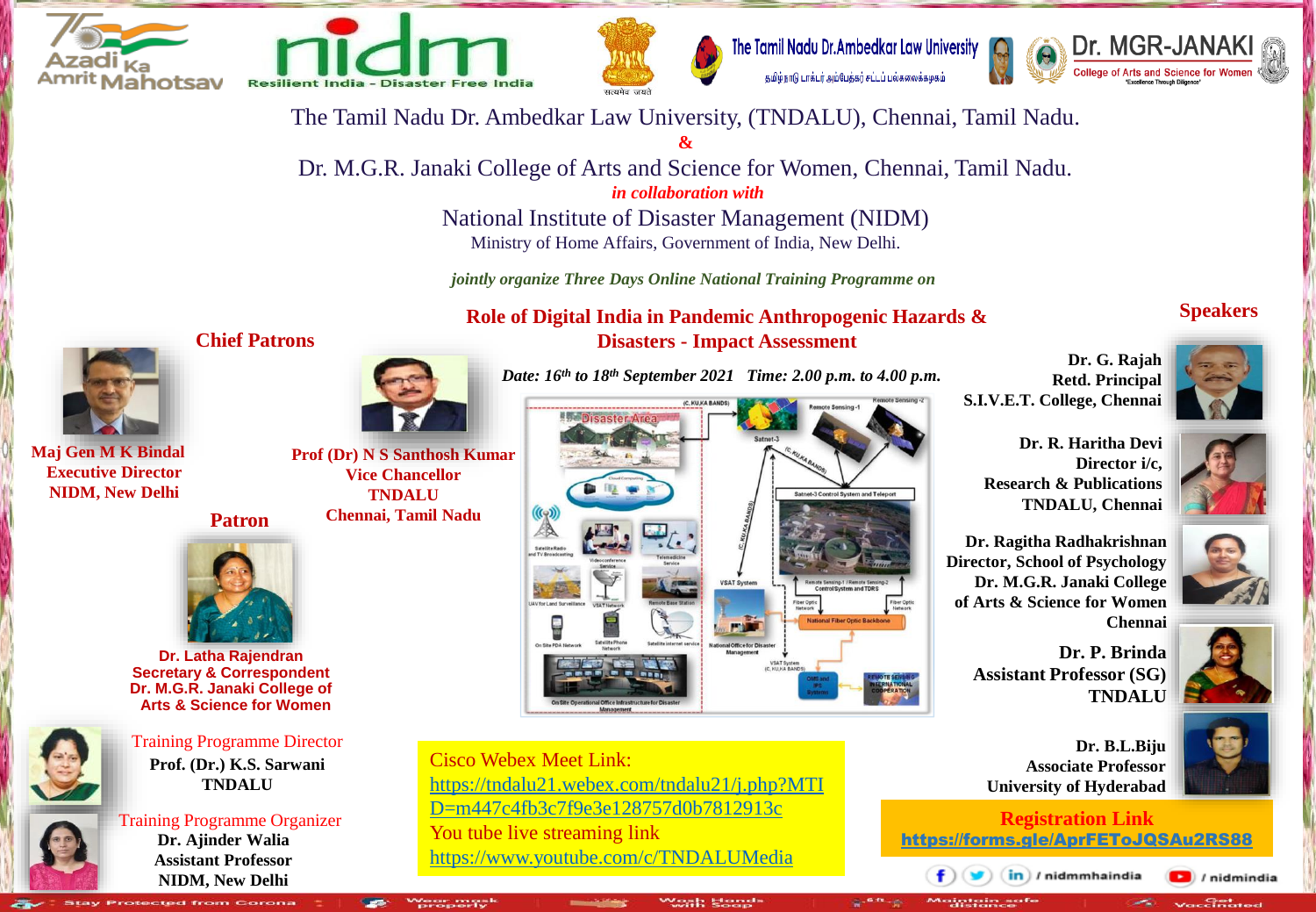

The Tamil Nadu Dr. Ambedkar Law University தமிழ்நாடு டாக்டர் அம்பேத்கர் சட்டப் பல்கலைக்கழகம்









**National Institute of Disaster Management Ministry of Home Affairs, Govt. of India (NIDM), New Delhi**

Jointly Organize a Three Day National Training Programme on

"Role of Digital inDia in PanDemic anthRoPogenic haZaRDS & DiSaSteRS - imPact assessment"

*16th to 18th September 2021, 02:00 p.m. to 04:00 p.m.*

*Inauguration : September 16th 2021, 02:00 to 02:30 p.m.* 









*in collaboration with*

**The Tamil Nadu Dr. Ambedkar Law University (TNDALU) Chennai**

 $\mathcal{R}_{I}$ 

**Dr. M.G.R. Janaki College of Arts and Science for Women, Chennai, Tamil Nadu**

# **Prof (Dr) N S Santhosh Kumar Vice Chancellor**



**TNDALU Kalaimamani Dr. Latha Rajendran Secretary & Correspondent Dr. M.G.R. Janaki College of Arts & Science for Women, Chennai.**

**Maj Gen Manoj Kumar Bindal Executive Director NIDM**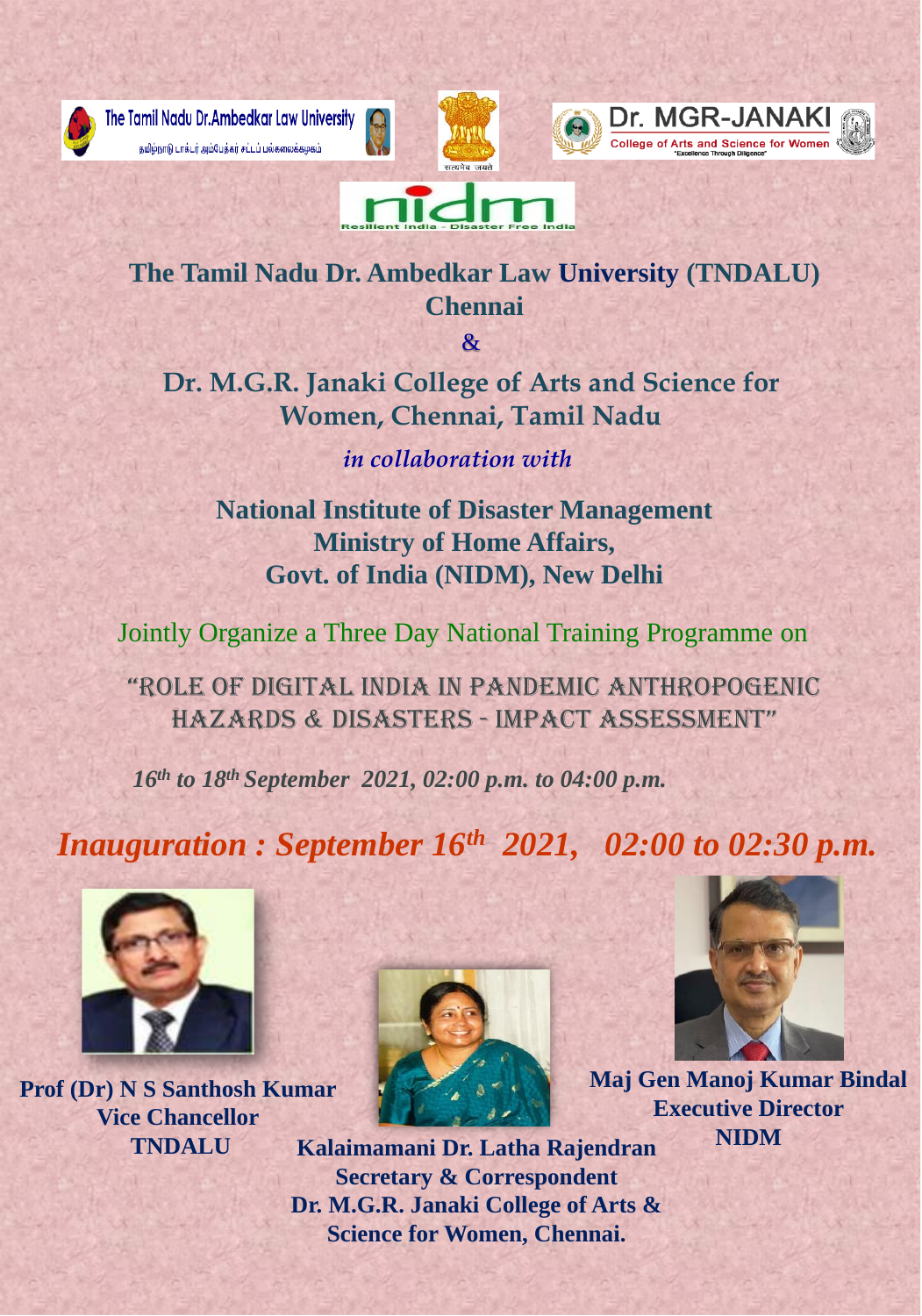# **INVOCATION:** Tamizh Thaai Vaazhthu



# PRogRamme ScheDUle

**Dr.D.Bhuvaneshwari Director i/c U G Studies, SOEL The Tamil Nadu Dr Ambedkar Law University**



### **FELICITATION**

**Dr. Ajinder Walia, Training Programme Organizer, Assistant Professor, National Institute of Disaster Management, New Delhi**



**Kalaimamani Dr. Latha Rajendran Secretary & Correspondent Dr. M.G.R. Janaki College of Arts & Science for Women, Chennai.**



### **SPECIAL ADDRESS BY THE CHIEF GUEST**

### **ABOUT THE PROGRAMME**

**Dr. Pallvi Sharma Young Professional National Institute of Disaster Management, New Delhi**



### **VOTE OF THANKS**

**Prof (Dr) K S Sarwani, Professor, TNDALU Training Programme Director.**

## **WELCOME ADDRESS**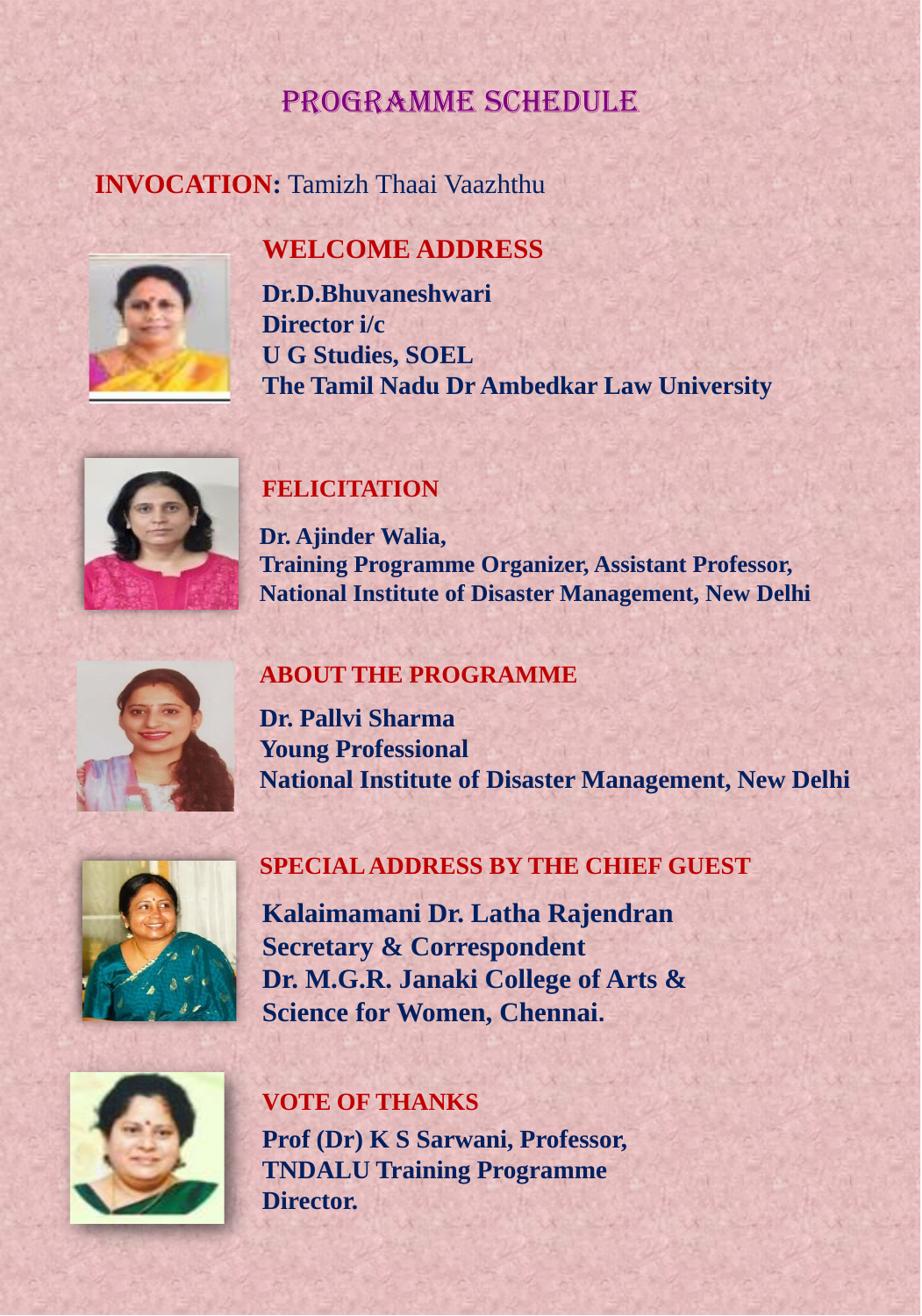**The Tamil Nadu Dr. Ambedkar Law University (TNDALU), Chennai**

[[[[**The Government of Tamil Nadu by Act of State Legislature (Act 43 of 1997) established the Tamil Nadu Dr.Ambedkar Law University for the advancement and dissemination of knowledge in learning, teaching and research in the field of law. The University is recognized by the Bar Council of India (BCI) and University Grants Commission (UGC) (Sec. 2f and 12b of the UGC Act.). This University is an affiliating University with 14 Government law colleges and 2 private law colleges in the State of Tamil Nadu.**

**The School of Excellence in Law (SOEL) is situated at M.G.R. Salai, Near Taramani [ MRTS ] Railway Station, Perungudi, Chennai. Under the broad canopy of SOEL, the Law University is offering Five Years integrated B.A. LL.B (Hon's), B.Com. LL.B. (Hon's), B.B.A LL.B. (Hon's), B.C.A. LL.B. (Hon's), and Three Years LL.B. (Hon's) as part of its Under Graduate Courses and LL.M., Degrees in Nine branches as part of its Post Graduate Courses. The Research wing is offering Ph.D. in Law and Inter – Disciplinary studies both Full-time and Part-time. At present, there are 10 departments in SOEL with well qualified and experienced faculty members catering to the academic needs of the students pursuing different courses that are offered. The University is striving to offer quality legal education under the stewardship of the Hon'ble Vice-Chancellor, Prof. Dr. N.S. Santhosh Kumar.**

#### **Dr. M.G.R. Janaki College of Arts and Science for Women, Chennai**

/ nidmm/laindia

**Stay Protected** 

from Corona

+ / nidmindia

**Dr.MGR-Janaki College was founded by Dr.Latha Rajendran in the year 1996 as a tribute to Late Bharat Ratna Dr. M.G. Ramachandran, former Chief Minister of Tamil Nadu and his wife Mrs.Janaki Ramachandran. Under the dedicated leadership of our Founder, the college grew from its humble beginnings to become a premier institution producing rank holders in multiple disciplines. Due to the able guidance of illustrious personalities like Late Mr.N.P.V.Ramasamy Udayar, Late Dr.N.C. Raghavachari, Late Dr.Jeppiaar, the college has had a qualitative and quantitative progress. The college is managed by SSPL Charities. The College was founded with 70 students and 16 Faculty Members and has grown rapidly to its present status. More than 4000 students are enrolled in 14 undergraduate programmes and 5 post graduate programmes and a unique five year integrated programme M.A. Natya (a combination of dance, music, theatre, history and philosophy) the only one of its kind in Tamilnadu. Around 160 faculty members across different disciplines work with the goal of nurturing holistic citizens for tomorrow. The institution has been able to secure top university ranks every year in various disciplines. With 'Excellence through Diligence' as the motto, the college has been recording cent percent placement in the last two years.**

Website: www.nidm.gov.ir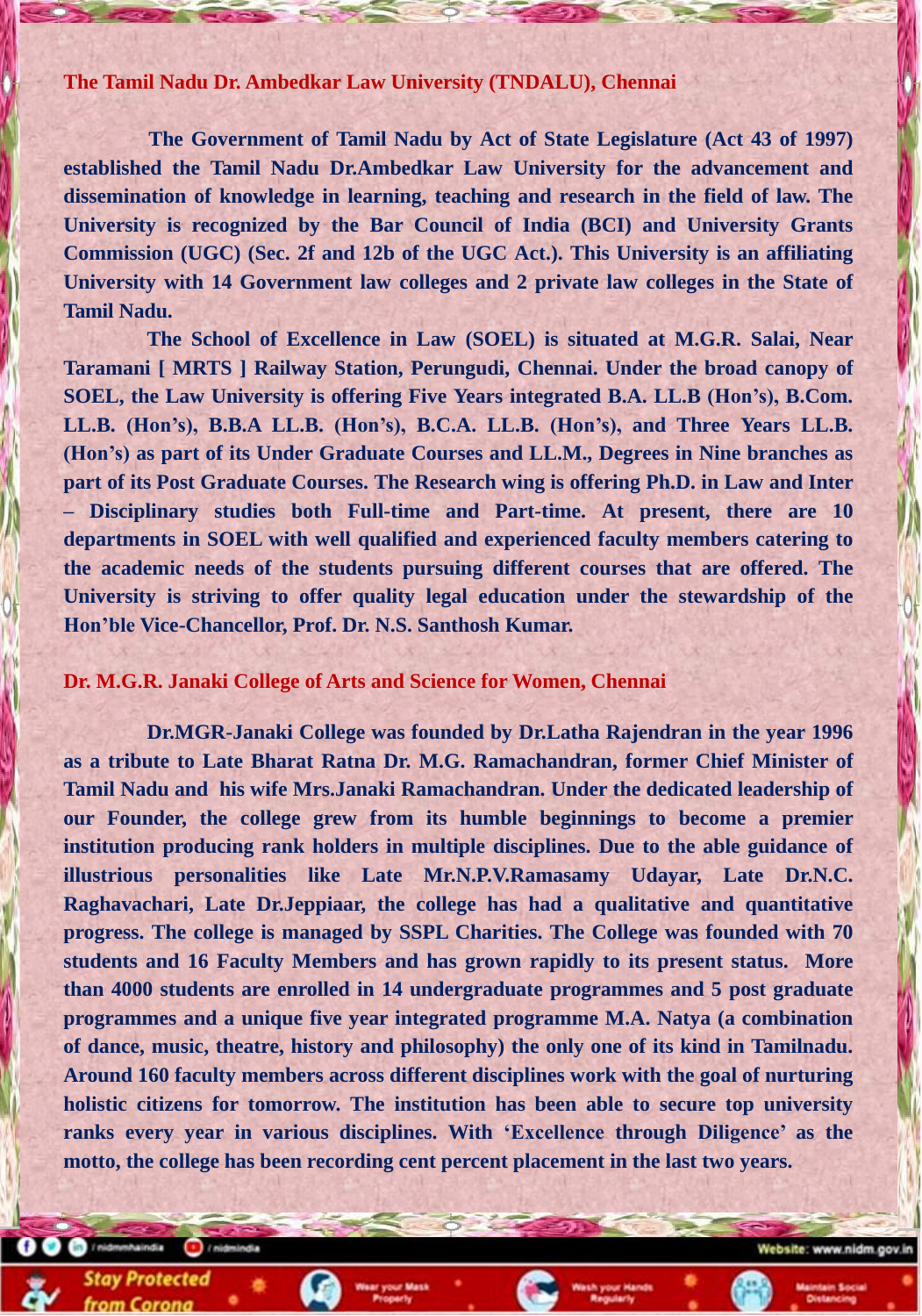#### **National Institute of Disaster Management. (NIDM), New Delhi**

**The National Institute of Disaster Management (NIDM) was constituted under an Act of Parliament with a vision to play the role of a premier institute for capacity development in India and the region. The efforts in this direction that began with the formation of the National Centre for Disaster Management (NCDM) in 1995 gained impetus with its redesignation as the National Institute of Disaster Management (NIDM) for training and capacity development. Under the Disaster Management Act 2005, NIDM has been assigned nodal responsibilities for human resource development, capacity building, training, research, documentation and policy advocacy in the field of disaster management.**

**Both as a national Centre and as a national Institute, NIDM is performing a crucial role in bringing disaster risk reduction to the forefront of the national agenda. The Institute believes that disaster risk reduction is possible only through promotion of a "Culture of Prevention" involving all stakeholders. The Institute works through strategic partnerships with various ministries and departments of the central, state and local governments, academic, research and technical organizations in India and abroad and other bi-lateral and multi-lateral international agencies.**

#### **Aim of the Training Programme**

**The role of digital technology and information technology in dealing with hazards and disasters both manmade and natural will be discussed in this three day training programme. The question ask to whether mankind is able to effectively handled disasters and pandemic with the help of the technological advancement will be debated analogies by resource persons expert in different fields and assessment of the pandemics impact is also taken of the discussion. Solutions to varied issues that crop up during pandemic and disasters will be given as suggestions. The entire vaccination process in our vast country was them due to digitalization there is a difference between pre pandemic & amp; post pandemic scenarios in India.**

**Before the pandemic digital technology was limited to certain areas like political campaign, polio drops campaign etc. during the pandemic with lock down in force digital technology was used extensively as it was only choice to get work done. Now that we are slowly opening up, India's tryst with digitalization has not waned and it continues to dominate our lives. It has both good and bad implications for developing**

**national like India. The responsibility is on us to enjoy the benefit of digitalization to the maximum while, ensuring there its ill effects are shunned.**





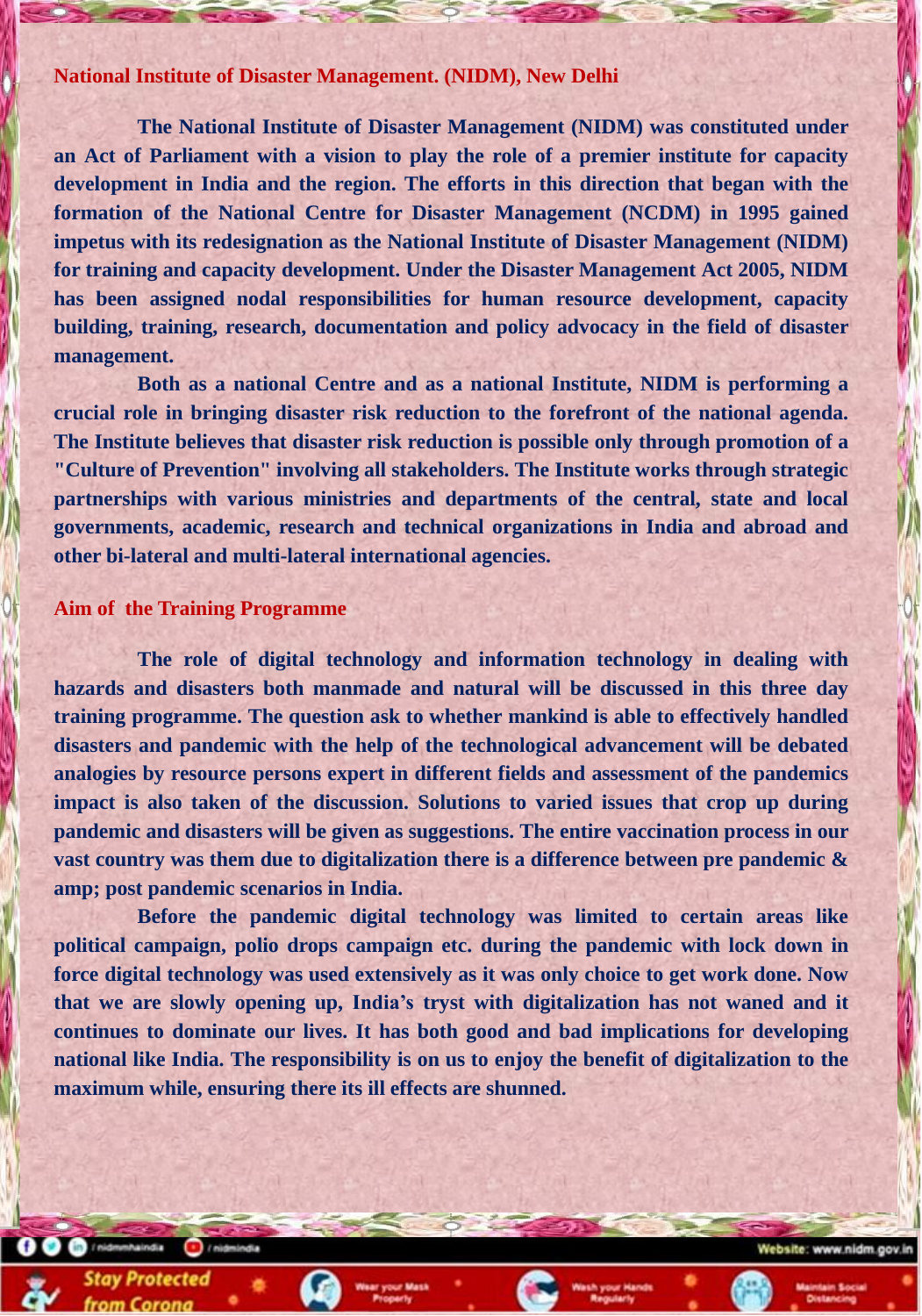### **Training Programme Schedule**

**Day 1**

**Thursday - 16th September 2021, Time 2:00 p.m. to 4:00 p.m.**



**Dr. G. Rajah Retd. Principal S.I.V.E.T. College Chennai**

**"ENVIRONMENTAL HAZARDS RESULTING FROM INFLUENCE OF HUMAN BEINGS"**



**Dr. R. Haritha Devi Director i/c, Research & Publications TNDALU, Chennai**

**"ROLE OF AI IN THE WAR AGAINST THE PANDEMIC"**

### **Day 2**

**Friday - 17th September 2021, Time 2:00 p.m. to 4:00 p.m.**





**Saturday - 18th September 2021, Time 2:00 p.m. to 4:00 p.m.**



**Dr. Ragitha Radhakrishnan Director, School of Psychology Dr. M.G.R. Janaki College of Arts & Science for Women Chennai**

**"THE IT SECTOR: WORK AND WELLBEING DURING THE PANDEMIC**

**"DIGITAL UTILIZATION ON PANDEMIC VACCINATION"**



/ midmindia

**haindia** 

**Stay Protected** 

from Corona

#### **"THE PANDEMIC, POLITICAL LEADERSHIP AND DIGITAL MEDIA"**

Website: www.nidm.gov.in

**Mr. Karpoorasundara Pandian Young Professional NIDM**

> **Dr. B. L. Biju Associate Professor University of Hyderabad**

> > ar your Mask



**Dr. P. Brinda Assistant Professor (SG) TNDALU**

**" LOCKDOWN & WORKING OF ONLINE JUSTICE DELIVERY SYSTEM IN INDIA – PROS AND CONS"**